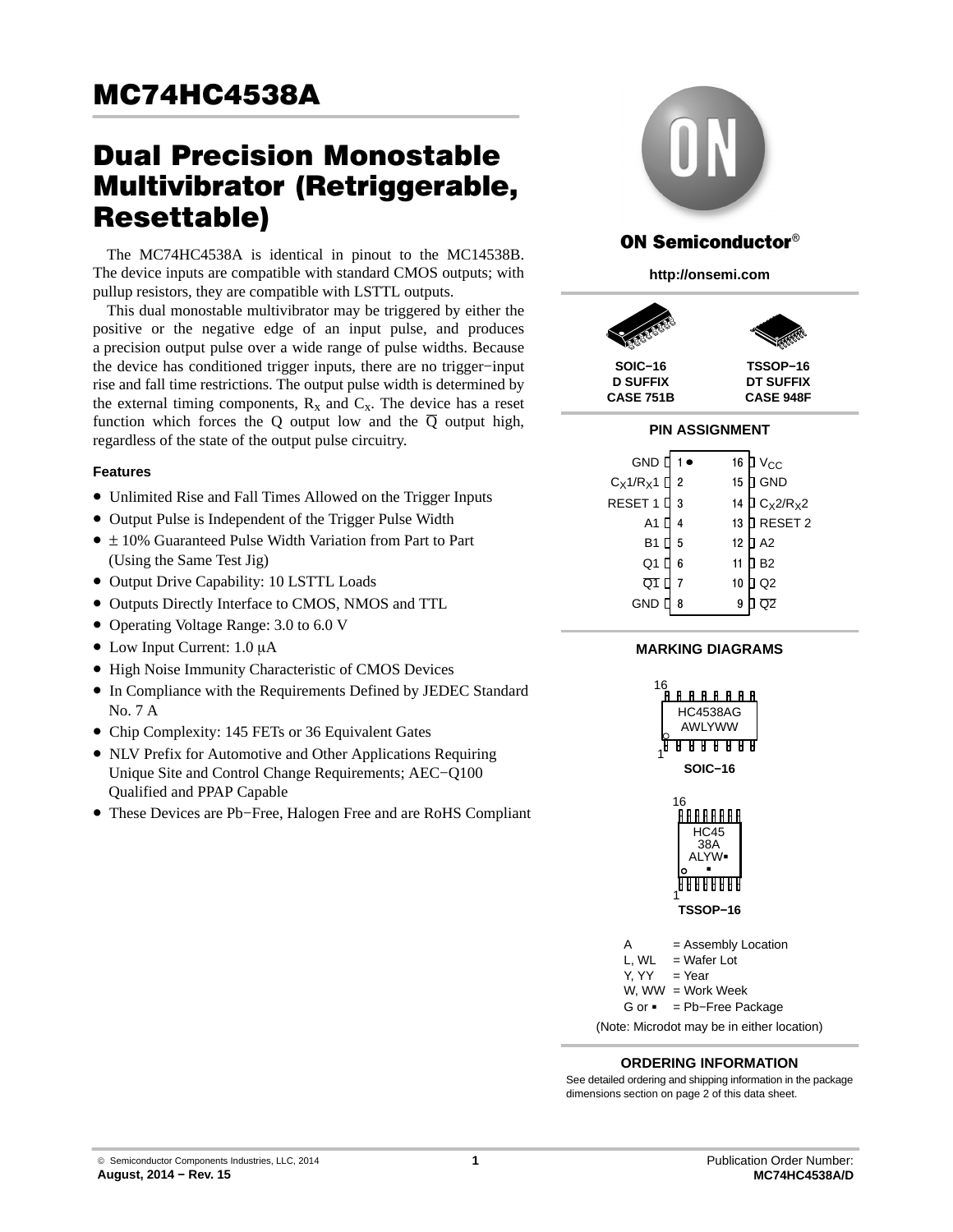#### **FUNCTION TABLE**

|        | <b>Inputs</b> |      | <b>Outputs</b>                 |
|--------|---------------|------|--------------------------------|
| Reset  | Α             | R    | Q<br>Q                         |
| н<br>н |               |      |                                |
| н<br>н | x<br>н        | х    | Not Triggered<br>Not Triggered |
| н<br>н | L,H,          | L.H. | Not Triggered<br>Not Triggered |
|        | x             |      | Not Triggered                  |

<span id="page-1-0"></span>



#### **ORDERING INFORMATION**

| <b>Device</b>     | Package               | Shipping <sup><math>\dagger</math></sup> |
|-------------------|-----------------------|------------------------------------------|
| MC74HC4538ADG     | SOIC-16<br>(Pb-Free)  | 48 Units / Rail                          |
| MC74HC4538ADR2G   | SOIC-16<br>(Pb-Free)  | 2500 / Tape & Reel                       |
| NLV74HC4538ADR2G* | SOIC-16<br>(Pb-Free)  | 2500 / Tape & Reel                       |
| MC74HC4538ADTR2G  | TSSOP-16<br>(Pb-Free) | 2500 / Tape & Reel                       |
| NLVHC4538ADTR2G*  | TSSOP-16<br>(Pb-Free) | 2500 / Tape & Reel                       |

†For information on tape and reel specifications, including part orientation and tape sizes, please refer to our Tape and Reel Packaging Specifications Brochure, BRD8011/D.

\*NLV Prefix for Automotive and Other Applications Requiring Unique Site and Control Change Requirements; AEC−Q100 Qualified and PPAP Capable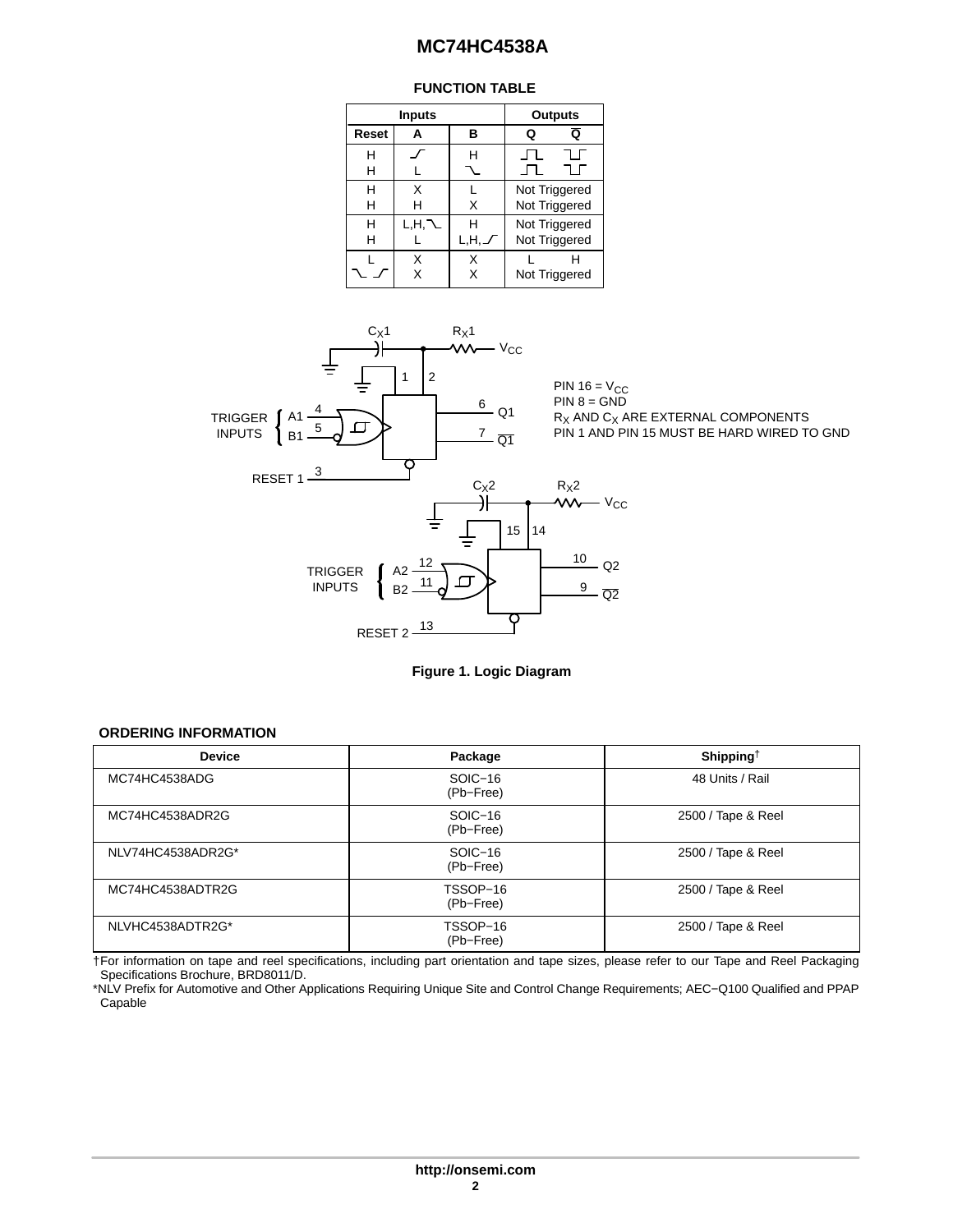#### **MAXIMUM RATINGS**

| Symbol                 |                                                 | <b>Parameter</b>                                                                     | Value                                           | Unit          |
|------------------------|-------------------------------------------------|--------------------------------------------------------------------------------------|-------------------------------------------------|---------------|
| $V_{\rm CC}$           | DC Supply Voltage                               |                                                                                      | $-0.5$ to $+7.0$                                | $\vee$        |
| $V_{I}$                | DC Input Voltage                                |                                                                                      | $-0.5 \le V_1 \le V_{CC} + 0.5$                 | $\vee$        |
| $V_{\rm O}$            | DC Output Voltage                               | (Note 1)                                                                             | $-0.5 \le V_{\text{O}} \le V_{\text{CC}} + 0.5$ | $\vee$        |
| $I_{IK}$               | DC Input Diode Current                          | A, B, Reset<br>$C_X$ , $R_X$                                                         | $+20$<br>±30                                    | mA            |
| $I_{OK}$               | DC Output Diode Current                         |                                                                                      | $+25$                                           | mA            |
| Ιo                     | DC Output Sink Current                          |                                                                                      | ±25                                             | mA            |
| $_{\rm lcc}$           | DC Supply Current per Supply Pin                |                                                                                      | ±100                                            | mA            |
| <b>I<sub>GND</sub></b> | DC Ground Current per Ground Pin                |                                                                                      | ±100                                            | mA            |
| T <sub>STG</sub>       | Storage Temperature Range                       |                                                                                      | $-65$ to $+150$                                 | $^{\circ}$ C  |
| $T_L$                  | Lead temperature, 1 mm from Case for 10 Seconds |                                                                                      | 260                                             | $^{\circ}$ C  |
| $T_{\rm J}$            | Junction temperature under Bias                 |                                                                                      | $+150$                                          | $^{\circ}$ C  |
| $\theta_{JA}$          | Thermal resistance                              | <b>SOIC</b><br><b>TSSOP</b>                                                          | 112<br>148                                      | $\degree$ C/W |
| $P_D$                  | Power Dissipation in Still Air at 85°C          | <b>SOIC</b><br><b>TSSOP</b>                                                          | 500<br>450                                      | mW            |
| <b>MSL</b>             | Moisture Sensitivity                            |                                                                                      | Level 1                                         |               |
| $F_R$                  | <b>Flammability Rating</b>                      | Oxygen Index: 30% - 35%                                                              | UL-94-VO (0.125 in)                             |               |
| <b>VESD</b>            | <b>ESD Withstand Voltage</b>                    | Human Body Model (Note 2)<br>Machine Model (Note 3)<br>Charged Device Model (Note 4) | > 2000<br>>100<br>> 500                         | $\vee$        |
| Latchup                | Latchup Performance                             | Above $V_{CC}$ and Below GND at 85 $\degree$ C (Note 5)                              | ±300                                            | mA            |

Stresses exceeding those listed in the Maximum Ratings table may damage the device. If any of these limits are exceeded, device functionality should not be assumed, damage may occur and reliability may be affected.

1.  $I<sub>O</sub>$  absolute maximum rating must be observed.

2. Tested to EIA/JESD22−A114−A.

3. Tested to EIA/JESD22−A115−A.

4. Tested to JESD22−C101−A.

5. Tested to EIA/JESD78.

#### **RECOMMENDED OPERATING CONDITIONS**

| Symbol               | <b>Parameter</b>                                            | Min                                                      | Max          | Unit                           |           |
|----------------------|-------------------------------------------------------------|----------------------------------------------------------|--------------|--------------------------------|-----------|
| $V_{\rm CC}$         | DC Supply Voltage (Referenced to GND)                       | 2.0                                                      | 6.0          | V                              |           |
| $V_{in}$ , $V_{out}$ | DC Input Voltage, Output Voltage (Referenced to GND)        | 0                                                        | $V_{\rm CC}$ | V                              |           |
| T <sub>A</sub>       | Operating Temperature, All Package Types                    | $-55$                                                    | $+125$       | $^{\circ}$ C                   |           |
| $t_r$ , $t_f$        | Input Rise and Fall Time<br>(Figure 6)<br>A or B (Figure 4) | $V_{CC}$ = 2.0 V<br>$V_{CC}$ = 4.5 V<br>$V_{CC}$ = 6.0 V | 0<br>0<br>0  | 1000<br>500<br>400<br>No Limit | ns        |
| $R_{x}$              | <b>External Timing Resistor</b>                             | $V_{CC}$ < 4.5 V<br>$V_{CC}$ $\geq$ 4.5 V                | 1.0<br>2.0   |                                | $k\Omega$ |
| $C_{x}$              | <b>External Timing Capacitor</b>                            |                                                          | $\Omega$     |                                | μF        |

Functional operation above the stresses listed in the Recommended Operating Ranges is not implied. Extended exposure to stresses beyond the Recommended Operating Ranges limits may affect device reliability.

 $\dagger$ The maximum allowable values of R<sub>x</sub> and C<sub>x</sub> are a function of the leakage of capacitor C<sub>x</sub>, the leakage of the HC4538A, and leakage due to board layout and surface resistance. For most applications,  $C_x/R_x$  should be limited to a maximum value of 10 µF/1.0 MΩ. Values of  $C_x$  > 1.0 µF may cause a problem during power down (see Power Down Considerations). Susceptibility to externally induced noise signals may occur for  $R_x > 1.0$  M.2.

6. Unused inputs may not be left open. All inputs must be tied to a high−logic voltage level or a low−logic input voltage level.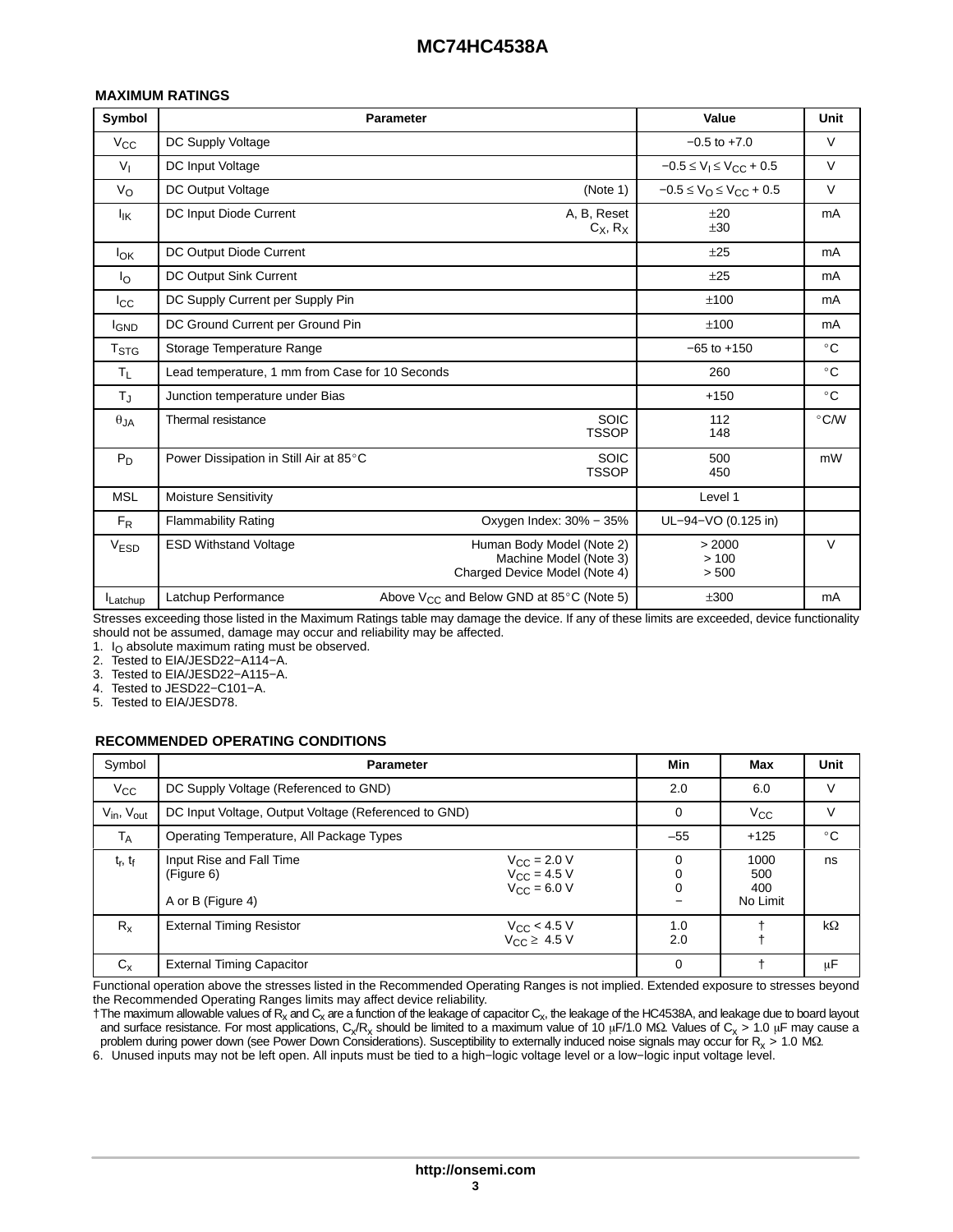#### **DC CHARACTERISTICS**

|                 |                                                                                        |                                                                                                           |                   |                    |                        |                    |                    | <b>Guaranteed Limits</b>       |                    |                    |                                     |                    |             |
|-----------------|----------------------------------------------------------------------------------------|-----------------------------------------------------------------------------------------------------------|-------------------|--------------------|------------------------|--------------------|--------------------|--------------------------------|--------------------|--------------------|-------------------------------------|--------------------|-------------|
|                 |                                                                                        |                                                                                                           | $V_{CC}$          |                    | –55 to 25 $^{\circ}$ C |                    |                    | ≤ 85°C                         |                    |                    | ≤ 125°C                             |                    |             |
| Symbol          | <b>Parameter</b>                                                                       | <b>Test Conditions</b>                                                                                    | v                 | Min                | <b>Typ</b>             | Max                | <b>Min</b>         | <b>Typ</b>                     | Max                | Min                | <b>Typ</b>                          | <b>Max</b>         | <b>Unit</b> |
| V <sub>IH</sub> | Minimum<br>High-Level<br>Input Voltage                                                 | $V_{\text{out}} = 0.1$ V or $V_{\text{CC}}$ –<br>0.1V<br>$ I_{\text{out}}  \leq 20 \mu A$                 | 2.0<br>4.5<br>6.0 | 1.5<br>3.15<br>4.2 |                        |                    | 1.5<br>3.15<br>4.2 |                                |                    | 1.5<br>3.15<br>4.2 |                                     |                    | $\vee$      |
| $V_{IL}$        | Maximum<br>Low-Level<br>Input Voltage                                                  | $V_{\text{out}} = 0.1$ V or $V_{\text{CC}}$ –<br>0.1V<br>$ I_{out}  \leq 20 \mu A$                        | 2.0<br>4.5<br>6.0 |                    |                        | 0.5<br>1.35<br>1.8 |                    |                                | 0.5<br>1.35<br>1.8 |                    |                                     | 0.5<br>1.35<br>1.8 | V           |
| V <sub>OH</sub> | <b>Minimum</b><br>High-Level<br>Output Voltage                                         | $V_{in} = V_{IH}$ or $V_{IL}$<br>$ I_{\text{out}}  \leq 20 \mu A$                                         | 2.0<br>4.5<br>6.0 | 1.9<br>4.4<br>5.9  |                        |                    | 1.9<br>4.4<br>5.9  |                                |                    | 1.9<br>4.4<br>5.9  |                                     |                    | $\vee$      |
|                 |                                                                                        | $V_{in} = V_{IH}$ or $V_{II}$<br>$ I_{\text{out}}  \le -4.0$ mA<br>$ I_{\text{out}}  \leq -5.2$ mA        | 4.5<br>6.0        | 3.98<br>5.48       |                        |                    | 3.84<br>5.34       |                                |                    | 3.7<br>5.2         |                                     |                    |             |
| $V_{OL}$        | Maximum<br>Low-Level<br>Output Voltage                                                 | $V_{in} = V_{IH}$ or $V_{IL}$<br>$ I_{\text{out}}  \leq 20 \mu A$                                         | 2.0<br>4.5<br>6.0 |                    |                        | 0.1<br>0.1<br>0.1  |                    |                                | 0.1<br>0.1<br>0.1  |                    |                                     | 0.1<br>0.1<br>0.1  | $\vee$      |
|                 |                                                                                        | $V_{in} = V_{IH}$ or $V_{IL}$<br>$ I_{\text{out}}  \leq 4.0 \text{ mA}$<br>$ I_{\text{out}}  \leq 5.2$ mA | 4.5<br>6.0        |                    |                        | 0.26<br>0.26       |                    |                                | 0.33<br>0.33       |                    |                                     | 0.4<br>0.4         |             |
| $I_{in}$        | Maximum Input<br>Leakage Current<br>(A, B, Reset)                                      | $V_{in} = V_{CC}$ or GND                                                                                  | 6.0               |                    |                        | $\pm 0.1$          |                    |                                | ±1.0               |                    |                                     | ±1.0               | μA          |
| $I_{\text{in}}$ | Maximum Input<br>Leakage Current<br>$(R_x, C_x)$                                       | $V_{in} = V_{CC}$ or GND                                                                                  | 6.0               |                    |                        | ± 50               |                    |                                | ±500               |                    |                                     | ±500               | nA          |
| $I_{\rm CC}$    | Maximum<br>Quiescent<br><b>Supply Current</b><br>(per package)<br><b>Standby State</b> | $V_{in} = V_{CC}$ or GND<br>$Q1$ and $Q2 = Low$<br>$I_{\text{out}} = 0 \mu A$                             | 6.0               |                    |                        | 130                |                    |                                | 220                |                    |                                     | 350                | μA          |
| $I_{\rm CC}$    | Maximum Supply<br>Current<br>(per package)                                             | $V_{in} = V_{CC}$ or GND<br>$Q1$ and $Q2 = High$<br>$I_{\text{out}} = 0 \mu A$                            |                   |                    | $25^{\circ}$ C         |                    |                    | $-45^\circ$ C to 85 $^\circ$ C |                    |                    | $-55^{\circ}$ C to 125 $^{\circ}$ C |                    |             |
|                 | <b>Active State</b>                                                                    | Pins 2 and $14 = 0.5$<br>$V_{\rm CC}$                                                                     | 6.0               |                    | 400                    |                    |                    | 600                            |                    |                    |                                     | 800                | μA          |

Product parametric performance is indicated in the Electrical Characteristics for the listed test conditions, unless otherwise noted. Product performance may not be indicated by the Electrical Characteristics if operated under different conditions.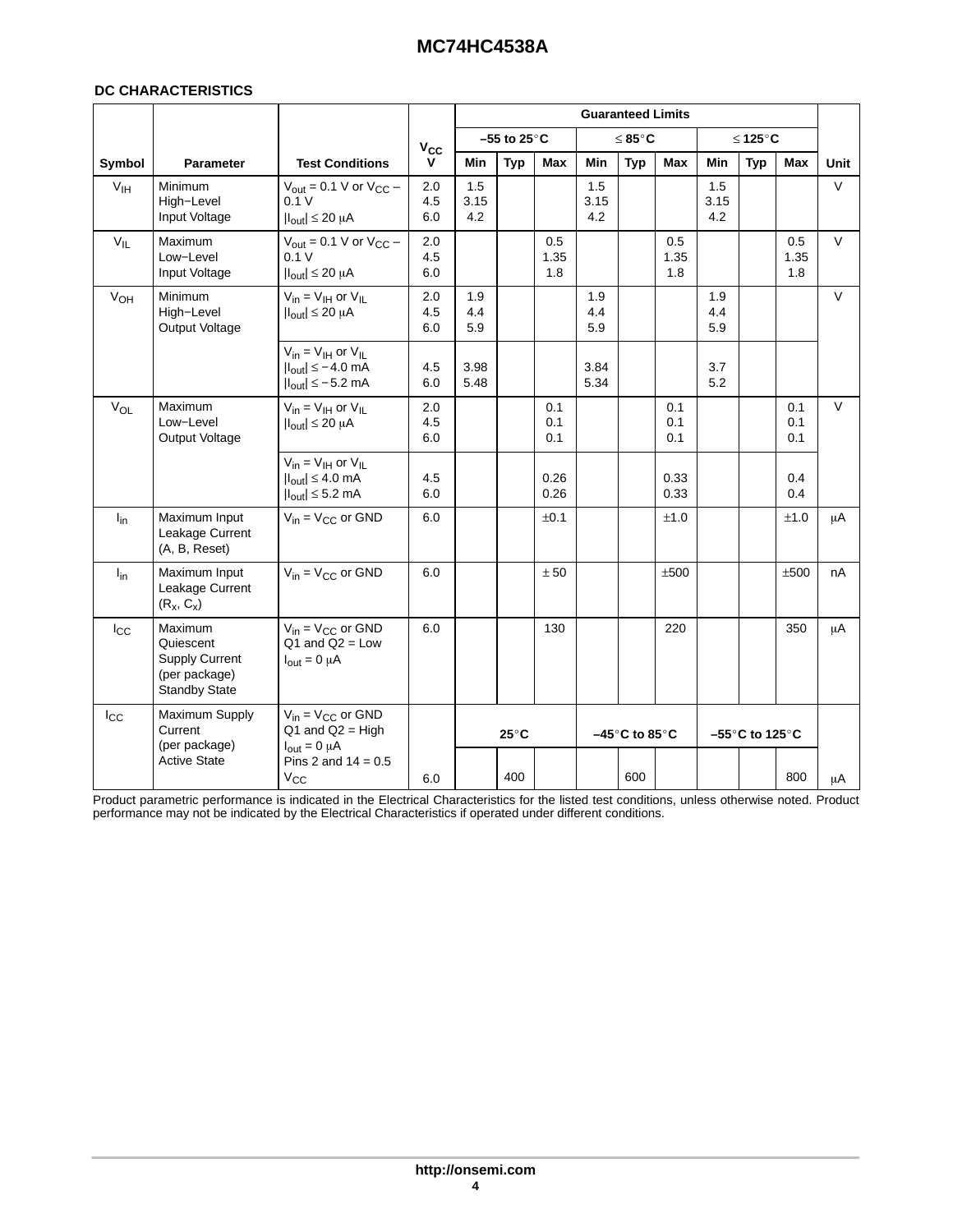### **AC CHARACTERISTICS** ( $C_L$  = 50 pF, Input  $t_r = t_f = 6.0$  ns)

|                                         |                                                                      |                          | <b>Guaranteed Limits</b> |                          |     |                 |     |                 |      |
|-----------------------------------------|----------------------------------------------------------------------|--------------------------|--------------------------|--------------------------|-----|-----------------|-----|-----------------|------|
|                                         |                                                                      |                          |                          | $-55$ to 25 $^{\circ}$ C |     | ≤ 85°C          |     | ≤ 125°C         |      |
| Symbol                                  | <b>Parameter</b>                                                     | Vcc<br>v                 | Min                      | Max                      | Min | Max             | Min | Max             | Unit |
| t <sub>PLH</sub>                        | Maximum Propagation Delay<br>Input A or B to Q<br>(Figures 5 and 7)  | 2.0<br>4.5<br>6.0        |                          | 175<br>35<br>30          |     | 220<br>44<br>37 |     | 265<br>53<br>45 | ns   |
| <sup>t</sup> PHL                        | Maximum Propagation Delay<br>Input A or B to NQ<br>(Figures 5 and 7) | 2.0<br>4.5<br>6.0        |                          | 195<br>39<br>33          |     | 245<br>49<br>42 |     | 295<br>59<br>50 | ns   |
| <sup>t</sup> PHL                        | Maximum Propagation Delay<br>Reset to Q<br>(Figures 6 and 7)         | 2.0<br>4.5<br>6.0        |                          | 175<br>35<br>30          |     | 220<br>44<br>37 |     | 265<br>53<br>45 | ns   |
| t <sub>PLH</sub>                        | Maximum Propagation Delay<br>Reset to NQ<br>(Figures 6 and 7)        | 2.0<br>4.5<br>6.0        |                          | 175<br>35<br>30          |     | 220<br>44<br>37 |     | 265<br>53<br>45 | ns   |
| t <sub>TLH,</sub><br>$t$ <sub>THL</sub> | Maximum Output Transition Time, Any Output<br>(Figures 6 and 7)      | 2.0<br>4.5<br>6.0        |                          | 75<br>15<br>13           |     | 95<br>19<br>16  |     | 110<br>22<br>19 | ns   |
| $C_{in}$                                | (A. B, Reset)<br>Maximum Input Capacitance<br>$(C_x, R_x)$           | $\overline{\phantom{0}}$ |                          | 10<br>25                 |     | 10<br>25        |     | 10<br>25        | pF   |

|          |                                                    | Typical @ 25 $\degree$ C, V <sub>CC</sub> = 5.0 V |    |
|----------|----------------------------------------------------|---------------------------------------------------|----|
| $C_{PD}$ | Power Dissipation Capacitance (per Multivibrator)* | 5C                                                | DΙ |

\*Used to determine the no–load dynamic power consumption:  $P_D = C_{PD} V_{CC}^2 + I_{CC} V_{CC}$ .

#### **TIMING CHARACTERISTICS** (Input  $t_r = t_f = 6.0$  ns)

|               |                                                             |                   | <b>Guaranteed Limits</b>         |                    |                |                    |                           |                    |      |
|---------------|-------------------------------------------------------------|-------------------|----------------------------------|--------------------|----------------|--------------------|---------------------------|--------------------|------|
|               |                                                             |                   | $-55$ to 25 $^{\circ}$ C         |                    | ≤ 85°C         |                    |                           | ≤ 125°C            |      |
| Symbol        | <b>Parameter</b>                                            | $v_{\rm cc}$<br>v | Min                              | Max                | Min            | Max                | Min                       | Max                | Unit |
| $t_{rr}$      | Minimum Retrigger Time, Input A or B<br>(Figure 6) (Note 7) | 2.0<br>4.5<br>6.0 |                                  |                    |                |                    |                           |                    | ns   |
| $t_{rec}$     | Minimum Recovery Time, Inactive to A or B<br>(Figure 6)     | 2.0<br>4.5<br>6.0 | $\Omega$<br>$\Omega$<br>$\Omega$ |                    | 0<br>0<br>0    |                    | $\Omega$<br>0<br>$\Omega$ |                    | ns   |
| $t_w$         | Minimum Pulse Width, Input A or B<br>(Figure 5)             | 2.0<br>4.5<br>6.0 | 60<br>12<br>10                   |                    | 75<br>15<br>13 |                    | 90<br>18<br>15            |                    | ns   |
| $t_w$         | Minimum Pulse Width, Reset<br>(Figure 6)                    | 2.0<br>4.5<br>6.0 | 60<br>12<br>10                   |                    | 75<br>15<br>13 |                    | 90<br>18<br>15            |                    | ns   |
| $t_r$ , $t_f$ | Maximum Input Rise and Fall Times, Reset<br>(Figure 6)      | 2.0<br>4.5<br>6.0 |                                  | 1000<br>500<br>400 |                | 1000<br>500<br>400 |                           | 1000<br>500<br>400 | ns   |
|               | A or B<br>(Figure 6)                                        | 2.0<br>4.5<br>6.0 | No Limit                         |                    |                |                    |                           |                    |      |
| 7.            | $V_{\infty}$ (volts) $\times$ C <sub>x</sub> (pF)           |                   |                                  |                    |                |                    |                           |                    |      |

$$
t_{rr}(ns) = \frac{V_{CC} (volts) \times C_x (pF)}{30.5}
$$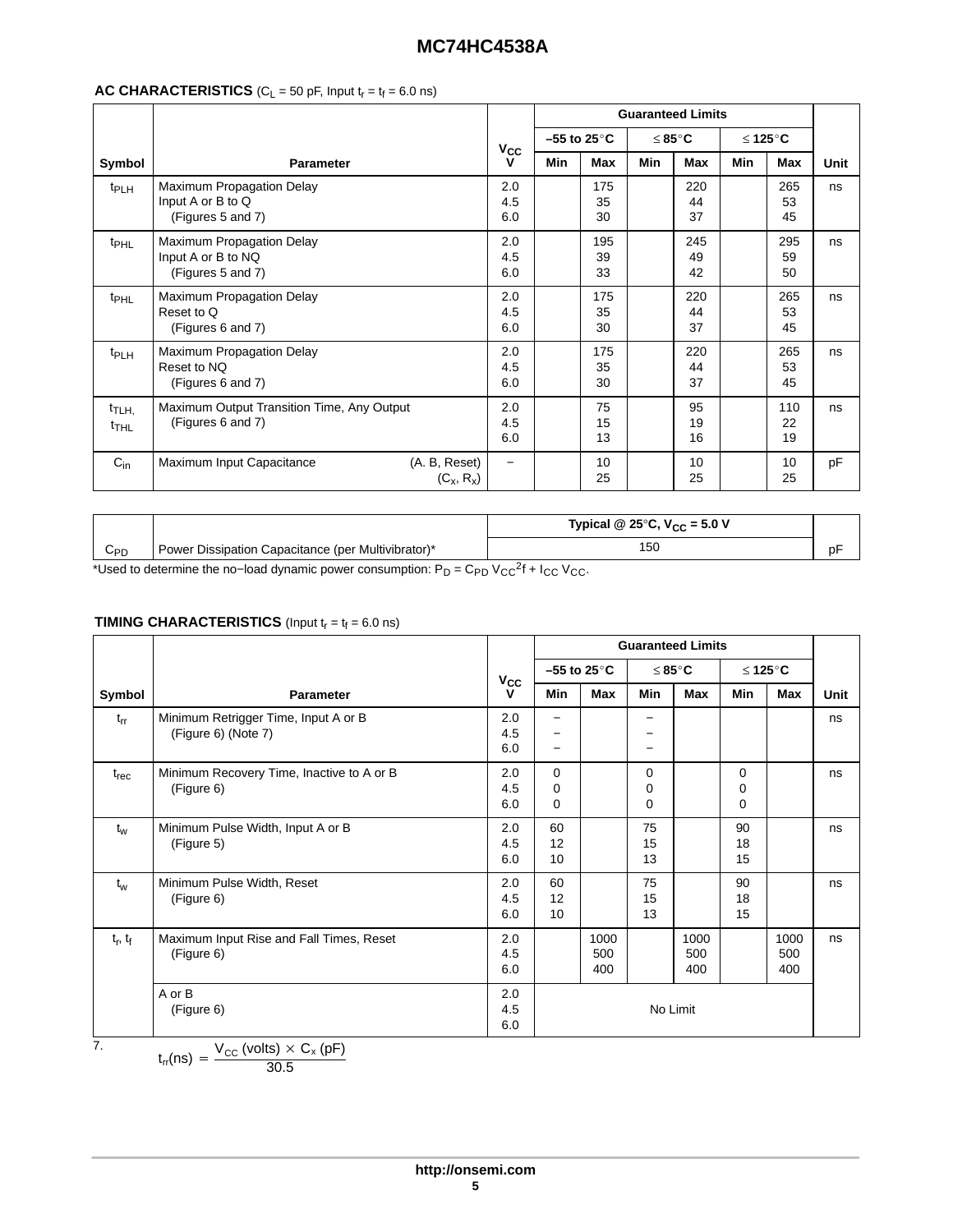#### **OUTPUT PULSE WIDTH CHARACTERISTICS** (R<sub>x</sub> = 10 kΩ, C<sub>x</sub> = 0.1 µF, C<sub>L</sub> = 50 pF)

|        |                                                                | <b>Conditions</b>                |              | <b>Guaranteed Limits</b>                         |            |      |            |      |            |      |
|--------|----------------------------------------------------------------|----------------------------------|--------------|--------------------------------------------------|------------|------|------------|------|------------|------|
|        |                                                                |                                  | $V_{\rm CC}$ | $-55$ to 25 $^{\circ}$ C<br>≤ 85 $°C$<br>≤ 125°C |            |      |            |      |            |      |
| Symbol | <b>Parameter</b>                                               | <b>Timing Components</b>         | v            | Min                                              | <b>Max</b> | Min  | <b>Max</b> | Min  | <b>Max</b> | Unit |
|        | Output Pulse Width (Note 8)<br>(Figures 5 and 6)               |                                  |              | 0.63                                             | 0.77       | 0.6  | 0.8        | 0.59 | 0.81       | ms   |
| τ      | Pulse Width Match Between<br>Circuits in the same Package      | $R_x = 10$ kΩ,<br>$C_x = 0.1$ μF | 5.0          |                                                  |            | ±5.0 |            |      |            | %    |
|        | <b>Pulse Width Match Variation</b><br>(Part to Part) (Note 10) |                                  |              |                                                  |            | ±10  |            |      |            | $\%$ |

## **OUTPUT PULSE WIDTH CHARACTERISTICS**  $(R_x = 100 \text{ k}\Omega, C_x = 1 \text{ nF}, C_L = 50 \text{ pF})$

|        |                                                           |                                              | <b>Conditions</b> | <b>Guaranteed Limits</b>          |        |         |                          |           |
|--------|-----------------------------------------------------------|----------------------------------------------|-------------------|-----------------------------------|--------|---------|--------------------------|-----------|
| Symbol | <b>Parameter</b>                                          | <b>Timing</b><br><b>Components</b>           | $V_{\rm CC}$<br>v | <b>Ambient</b><br>Temperature     | Min    | Typ     | Max                      | Unit      |
|        | Output Pulse Width (Note 9)                               |                                              |                   | $25^{\circ}$ C                    |        | 79      | $\overline{\phantom{0}}$ | μS        |
| τ      | Pulse Width Match Between Circuits in the<br>same Package |                                              |                   | $-55$ to 125 $\mathrm{^{\circ}C}$ | $-5.0$ |         | $+5.0$                   | $\%$      |
|        | Pulse Width Match Variation (Part to Part)<br>(Note 10)   | $R_x = 100 \text{ k}\Omega,$<br>$C_x = 1 nF$ | 5.0               | $-55$ to 125 $\mathrm{^{\circ}C}$ | $-10$  |         | $+10$                    | $\%$      |
|        | Temperature Variance                                      |                                              |                   | $-55$ to 125 $\mathrm{^{\circ}C}$ |        | $+0.05$ | $\qquad \qquad -$        | $us$ /°C  |
|        | Power Supply Variance                                     |                                              |                   | $-55$ to 125 $\mathrm{^{\circ}C}$ |        | $-8.0$  |                          | $\mu$ s/V |

8. τ = kR<sub>x</sub>C<sub>x</sub> and k = 0.7 for the output pulse width corresponding to R<sub>x</sub> = 10 kΩ, C<sub>x</sub> = 0.1 μF.

9.  $\tau = kR_xC_x$  and  $k = 0.79$  for the output pulse width corresponding to  $R_x = 100$  kΩ,  $C_x = 1$  nF.

10.Pulse width match variation between ICs (part–to–part) is defined with identical R<sub>x</sub>, C<sub>x</sub>, V<sub>CC</sub> and a specific temperature.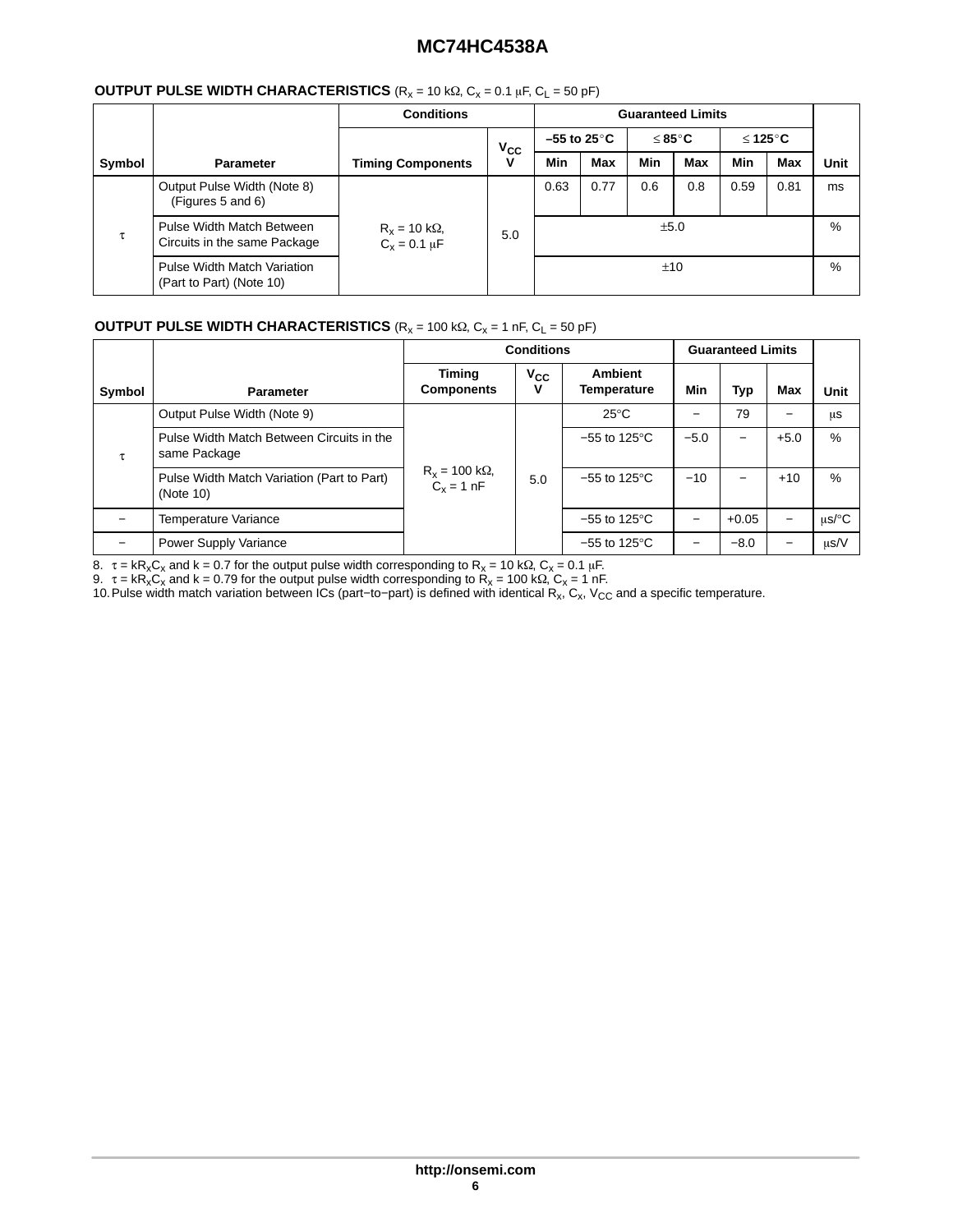### **TYPICAL CHARACTERISTICS**

<span id="page-6-0"></span>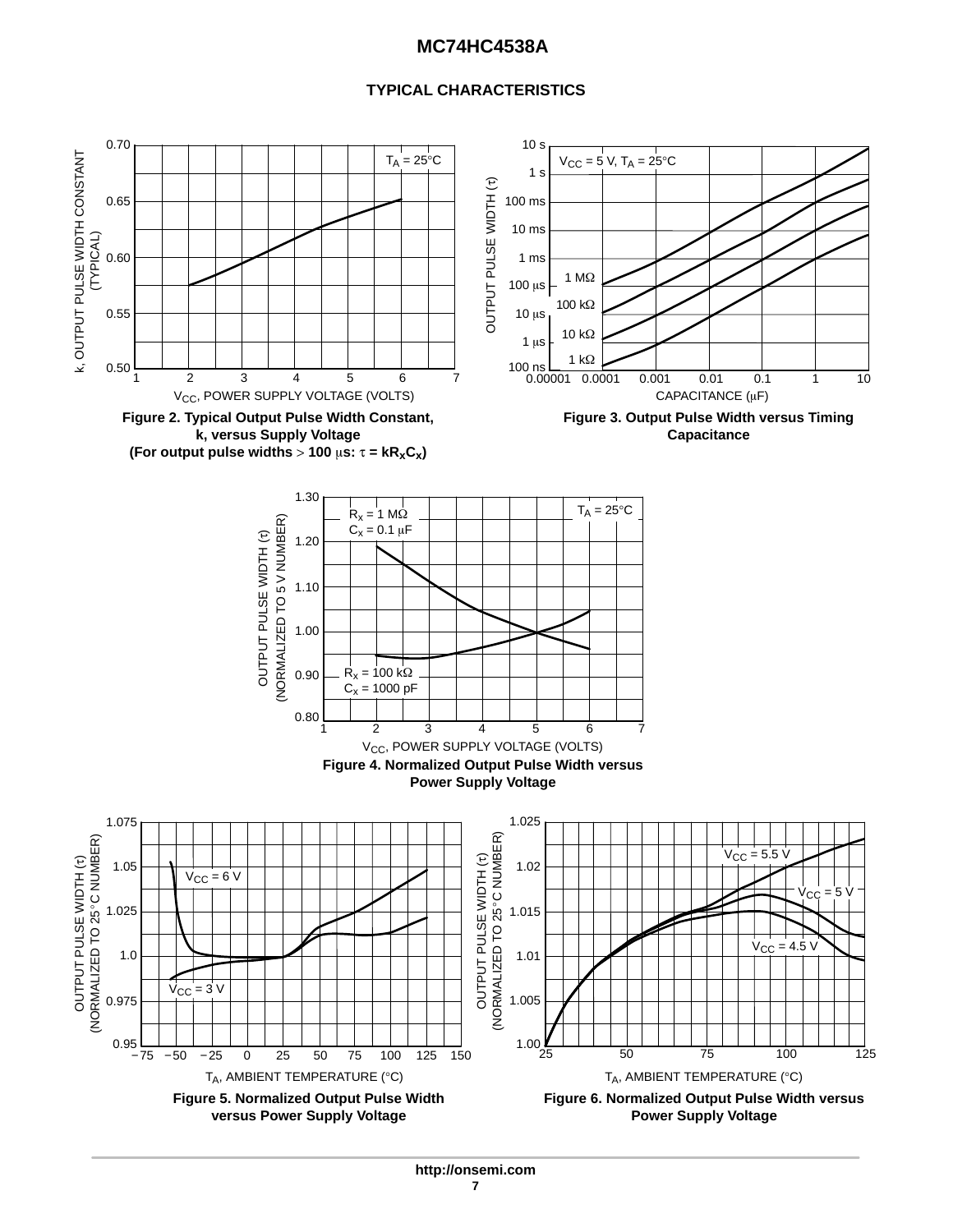<span id="page-7-0"></span>







\*Includes all probe and jig capacitance

#### **Figure 9. Test Circuit**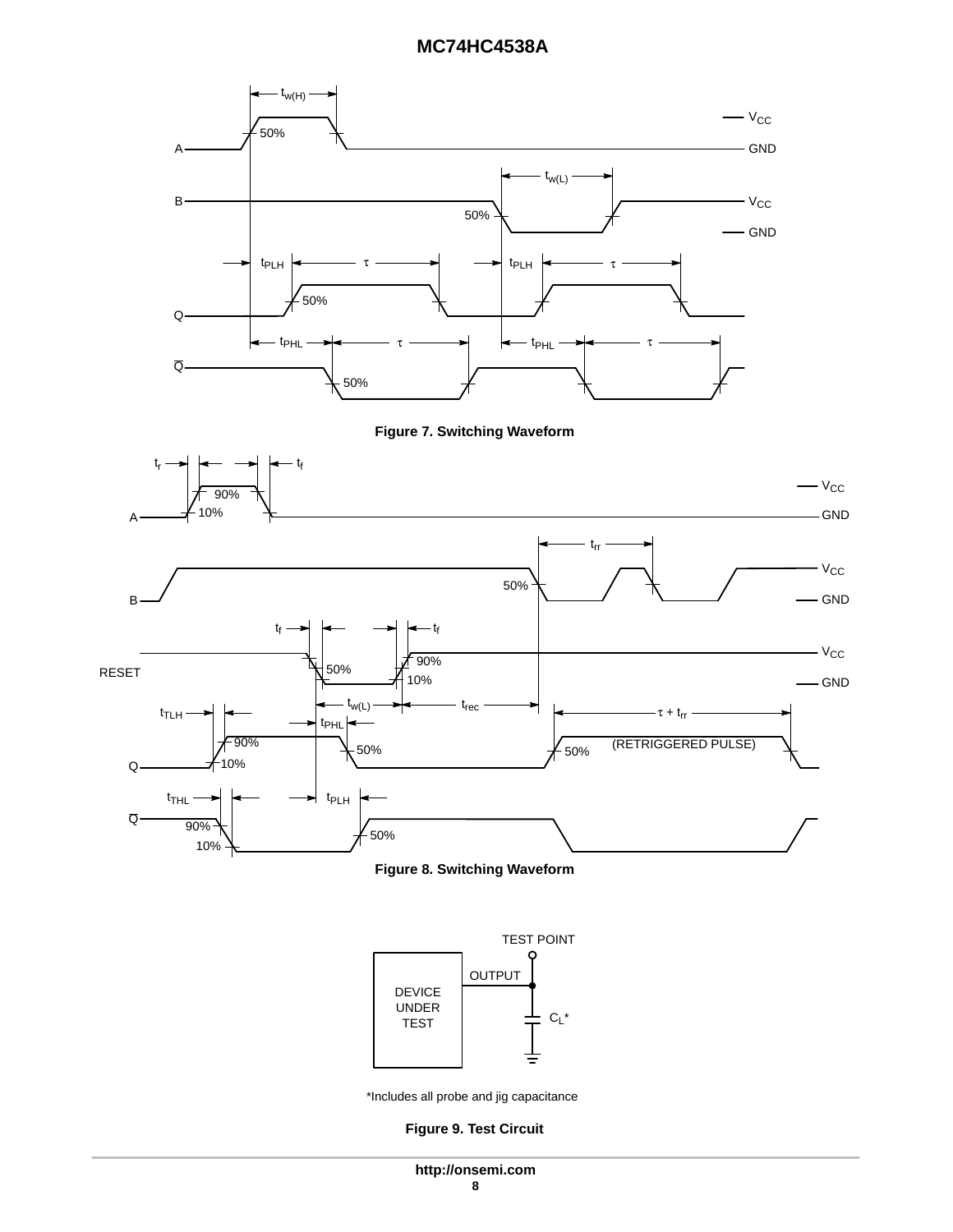### **PIN DESCRIPTIONS**

#### <span id="page-8-0"></span>**INPUTS**

#### **A1, A2 (Pins 4, 12)**

Positive−edge trigger inputs. A rising−edge signal on either of these pins triggers the corresponding multivibrator when there is a high level on the B1 or B2 input.

### **B1, B2 (Pins 5, 11)**

Negative−edge trigger inputs. A falling−edge signal on either of these pins triggers the corresponding multivibrator when there is a low level on the A1 or A2 input.

### **Reset 1, Reset 2 (Pins 3, 13)**

Reset inputs (active low). When a low level is applied to one of these pins, the Q output of the corresponding multivibrator is reset to a low level and the  $\overline{Q}$  output is set to a high level.

### $C_X$ 1/R<sub>X</sub>1 and  $C_X$ 2/R<sub>X</sub>2 (Pins 2 and 14)

External timing components. These pins are tied to the common points of the external timing resistors and

capacitors (see the Block Diagram). Polystyrene capacitors are recommended for optimum pulse width control. Electrolytic capacitors are not recommended due to high leakages associated with these type capacitors.

### **GND (Pins 1 and 15)**

External ground. The external timing capacitors discharge to ground through these pins.

### **OUTPUTS**

#### **Q1, Q2 (Pins 6, 10)**

Noninverted monostable outputs. These pins (normally low) pulse high when the multivibrator is triggered at either the A or the B input. The width of the pulse is determined by the external timing components,  $R_X$  and  $C_X$ .

#### **Q1, Q2 (Pins 7, 9)**

Inverted monostable outputs. These pins (normally high) pulse low when the multivibrator is triggered at either the A or the B input. These outputs are the inverse of Q1 and Q2.



**Figure 10. Logic Detail (1/2 the Device)**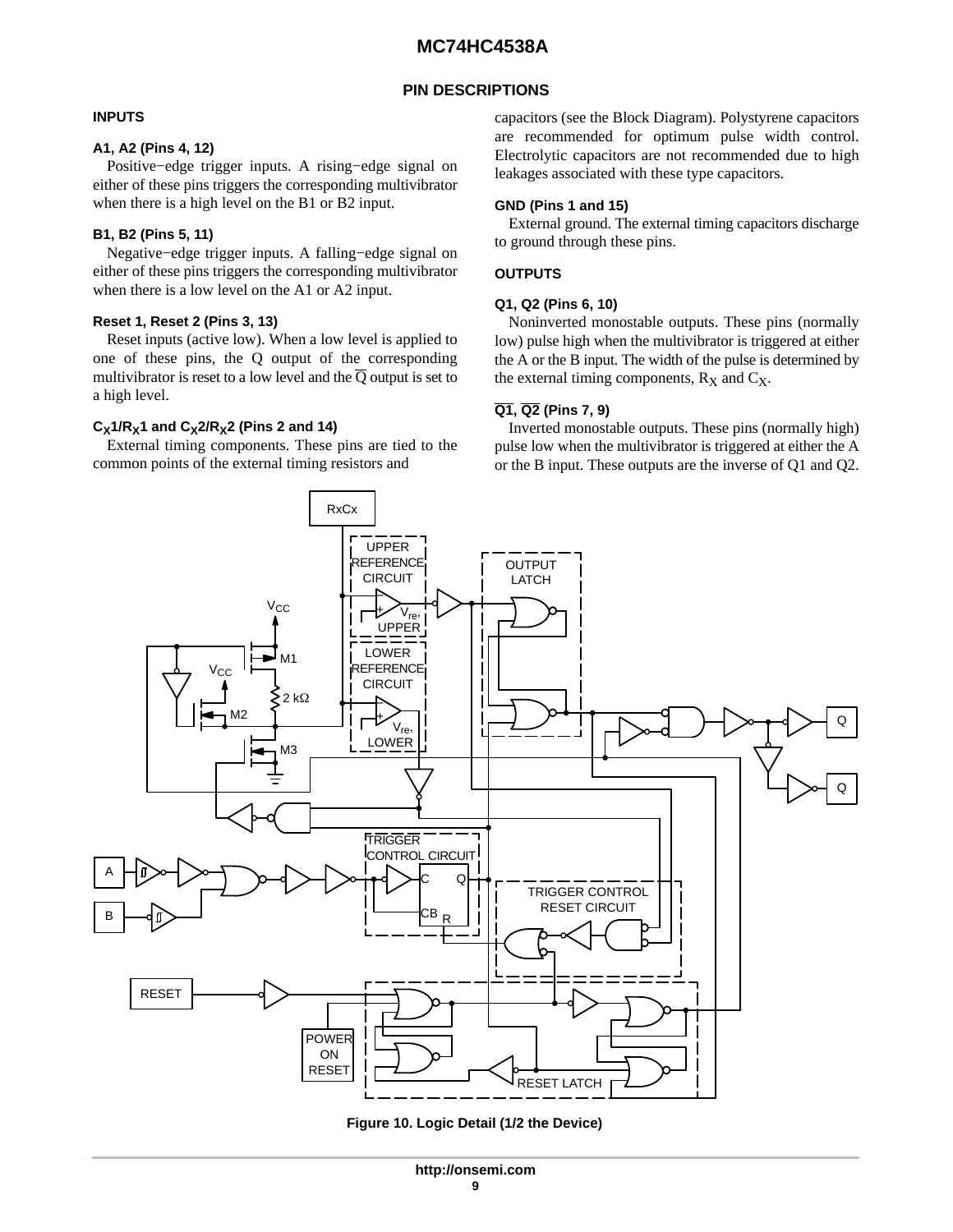#### **CIRCUIT OPERATION**

Figure 11 shows the HC4538A configured in the retriggerable mode. Briefly, the device operates as follows (refer to Figure [10\)](#page-8-0): In the quiescent state, the external timing capacitor,  $C_x$ , is charged to  $V_{CC}$ . When a trigger occurs, the Q output goes high and  $C_x$  discharges quickly to the lower reference voltage (V<sub>ref</sub> Lower  $\approx 1/3$  V<sub>CC</sub>). C<sub>x</sub> then charges, through  $R_x$ , back up to the upper reference voltage (V<sub>ref</sub> Upper  $\approx$  2/3 V<sub>CC</sub>), at which point the one−shot has timed out and the Q output goes low.

The following, more detailed description of the circuit operation refers to both the logic detail (Figure [10](#page-8-0)) and the timing diagram (Figure 11).

#### **QUIESCENT STATE**

In the quiescent state, before an input trigger appears, the output latch is high and the reset latch is high (#1 in Figure 11). Thus the Q output (pin 6 or 10) of the monostable multivibrator is low (#2, Figure 11).

The output of the trigger−control circuit is low (#3), and transistors M1, M2, and M3 are turned off. The external timing capacitor,  $C_x$ , is charged to  $V_{CC}$  (#4), and both the upper and lower reference circuit has a low output (#5).

In addition, the output of the trigger−control reset circuit is low.

#### **TRIGGER OPERATION**

The HC4538A is triggered by either a rising–edge signal at input A  $(\#7)$  or a falling–edge signal at input B  $(\#8)$ , with the unused trigger input and the Reset input held at the voltage levels shown in the Function Table. Either trigger signal will cause the output of the trigger−control circuit to go high (#9).

The trigger−control circuit going high simultaneously initiates two events. First, the output latch goes low, thus taking the Q output of the HC4538A to a high state (#10). Second, transistor M3 is turned on, which allows the external timing capacitor,  $C_x$ , to rapidly discharge toward ground (#11). (Note that the voltage across  $C_x$  appears at the input of both the upper and lower reference circuit comparator).

When  $C_x$  discharges to the reference voltage of the lower reference circuit (#12), the outputs of both reference circuits will be high (#13). The trigger−control reset circuit goes high, resetting the trigger−control circuit flip−flop to a low state (#14). This turns transistor M3 off again, allowing  $C_x$  to begin to charge back up toward  $V_{CC}$ , with a time constant  $t = R_x C_x$ (#15). Once the voltage across  $C_x$  charges to above the lower reference voltage, the lower reference circuit will go low allowing the monostable multivibrator to be retriggered.



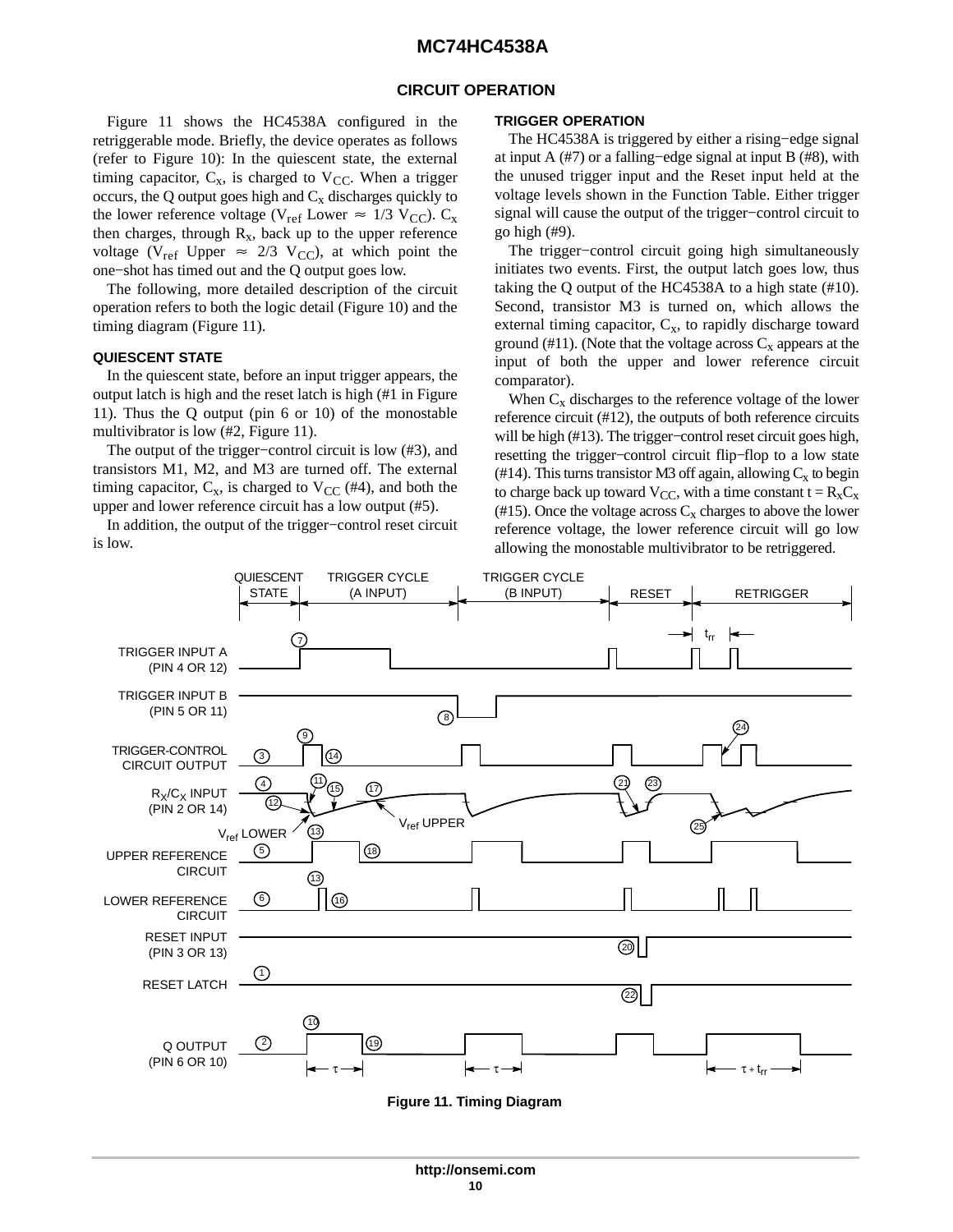When  $C_x$  charges up to the reference voltage of the upper reference circuit (#17), the output of the upper reference circuit goes low (#18). This causes the output latch to toggle, taking the Q output of the HC4538A to a low state (#19), and completing the time−out cycle.

#### **POWER−DOWN CONSIDERATIONS**

Large values of  $C_x$  may cause problems when powering down the HC4538A because of the amount of energy stored in the capacitor. When a system containing this device is powered down, the capacitor may discharge from  $V_{CC}$ through the input protection diodes at pin 2 or pin 14. Current through the protection diodes must be limited to 30 mA; therefore, the turn–off time of the  $V_{CC}$  power supply must not be faster than  $t = V_{\text{CC}} \cdot C_x/(30 \text{ mA})$ . For example, if  $V_{CC} = 5.0 V$  and  $C_x = 15 \mu F$ , the  $V_{CC}$  supply must turn off no faster than  $t = (5.0 \text{ V}) \cdot (15 \text{ µF})/30 \text{ mA} = 2.5 \text{ ms}$ . This is usually not a problem because power supplies are heavily filtered and cannot discharge at this rate.

When a more rapid decrease of  $V_{CC}$  to zero volts occurs, the HC4538A may sustain damage. To avoid this possibility, use an external damping diode,  $D_x$ , connected as shown in Figure 12. Best results can be achieved if diode  $D_x$  is chosen to be a germanium or Schottky type diode able to withstand large current surges.

#### **RESET AND POWER ON RESET OPERATION**

A low voltage applied to the Reset pin always forces the Q output of the HC4538A to a low state.

The timing diagram illustrates the case in which reset occurs (#20) while  $C_x$  is charging up toward the reference voltage of the upper reference circuit (#21). When a reset occurs, the output of the reset latch goes low (#22), turning on transistor M1. Thus  $C_x$  is allowed to quickly charge up to  $V_{CC}$  (#23) to await the next trigger signal.

On power up of the HC4538A the power−on reset circuit will be high causing a reset condition. This will prevent the trigger−control circuit from accepting a trigger input during this state. The HC4538A's Q outputs are low and the  $\overline{Q}$  not outputs are high.

#### **RETRIGGER OPERATION**

When used in the retriggerable mode (Figure [13](#page-11-0)), the HC4538A may be retriggered during timing out of the output pulse at any time after the trigger−control circuit flip–flop has been reset (#24), and the voltage across  $C_x$  is above the lower reference voltage. As long as the  $C_x$  voltage is below the lower reference voltage, the reset of the flip−flop is high, disabling any trigger pulse. This prevents M3 from turning on during this period resulting in an output pulse width that is predictable.

The amount of undershoot voltage on  $R_xC_x$  during the trigger mode is a function of loop delay, M3 conductivity, and  $V_{DD}$ . Minimum retrigger time, trr (Figure 7), is a function of 1) time to discharge  $R_xC_x$  from  $V_{DD}$  to lower reference voltage (T<sub>discharge</sub>); 2) loop delay (T<sub>delay</sub>); 3) time to charge  $R_xC_x$  from the undershoot voltage back to the lower reference voltage  $(T_{charge})$ .

Figure [14](#page-11-0) shows the device configured in the non−retriggerable mode.

For additional information, please see Application Note (AN1558/D) titled *Characterization of Retrigger Time in the HC4538A Dual Precision Monostable Multivibrator*.



**Figure 12. Discharge Protection During Power Down**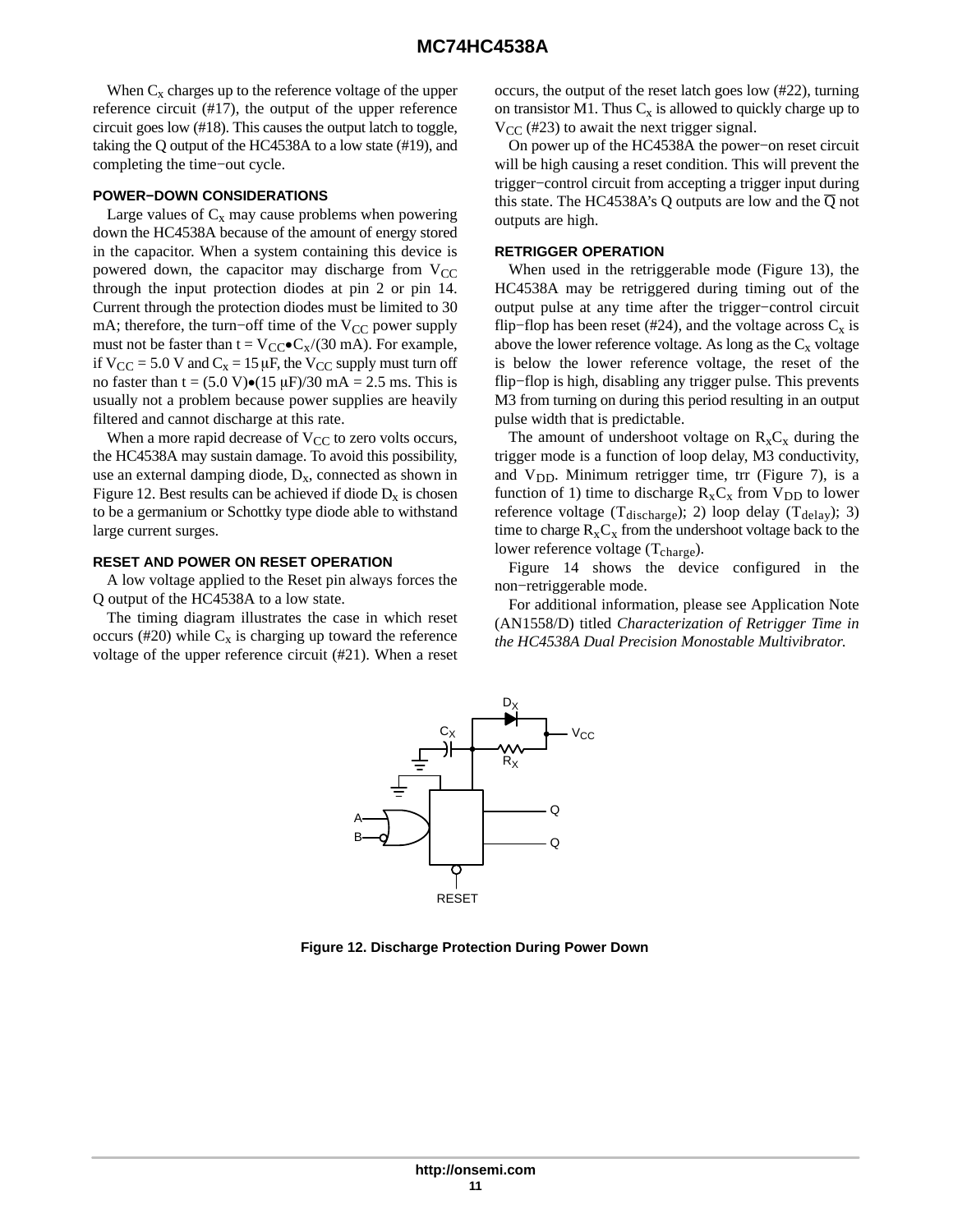### **TYPICAL APPLICATIONS**

<span id="page-11-0"></span>





 $REST = V_{CC}$ RISING−EDGE TRIGGER  $C_X$  $V_{\rm CC}$ Q  $\overline{\Omega}$ A B  $R_X$ 





**Figure 15. Connection of Unused Section**

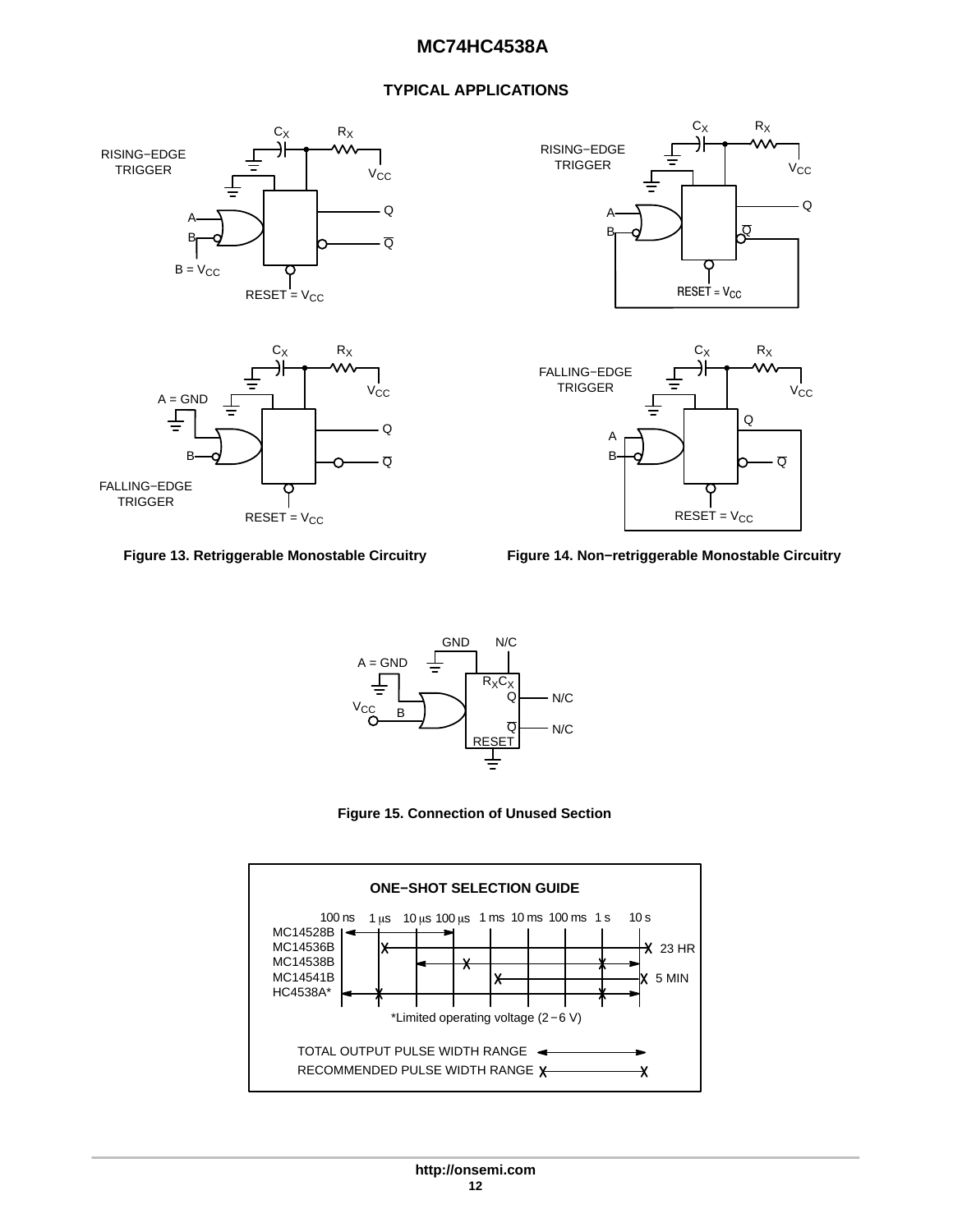#### **PACKAGE DIMENSIONS**





NOTES:

1. DIMENSIONING AND TOLERANCING PER<br>ANSI Y14.5M, 1982.<br>2. CONTROLLING DIMENSION: MILLIMETER.<br>3. DIMENSION A DOES NOT INCLUDE MOLD FLASH. PROTRUSIONS OR GATE BURRS. MOLD FLASH OR GATE BURRS SHALL NOT

EXCEED 0.15 (0.006) PER SIDE.<br>4. DIMENSION B DOES NOT INCLUDE SECTION N-N<br>
NOT EXCEED 0.25 (0.010) PER SIDE. INTERLEAD FLASH OR PROTRUSION. INTERLEAD FLASH OR PROTRUSION SHALL

5. DIMENSION K DOES NOT INCLUDE DAMBAR PROTRUSION. ALLOWABLE DAMBAR PROTRUSION SHALL BE 0.08 (0.003) TOTAL IN EXCESS OF THE K DIMENSION AT MAXIMUM MATERIAL CONDITION.

6. TERMINAL NUMBERS ARE SHOWN FOR<br>|REFERENCE ONLY.<br>7. DIMENSION A AND B ARE TO BE<br>| DETERMINED AT DATUM PLANE −W−.

|                |              | <b>MILLIMETERS</b> |             | <b>INCHES</b> |
|----------------|--------------|--------------------|-------------|---------------|
| <b>DIM</b>     | <b>MIN</b>   | <b>MAX</b>         | <b>MIN</b>  | <b>MAX</b>    |
| А              | 4.90         | 5.10               | 0.193       | 0.200         |
| в              | 4.30         | 4.50               | 0.169       | 0.177         |
| C              |              | 1.20               |             | 0.047         |
| D              | 0.05         | 0.15               | 0.002       | 0.006         |
| F              | 0.50         | 0.75               | 0.020       | 0.030         |
| G              | 0.65 BSC     |                    |             | 0.026 BSC     |
| н              | 0.18         | 0.28               | 0.007       | 0.011         |
| J              | 0.09         | 0.20               | 0.004       | 0.008         |
| J1             | 0.09         | 0.16               | 0.004       | 0.006         |
| ĸ              | 0.19         | 0.30               | 0.007       | 0.012         |
| K <sub>1</sub> | 0.19         | 0.25               | 0.007       | 0.010         |
|                | 6.40 BSC     |                    |             | 0.252 BSC     |
| M              | $\circ$<br>n | $8^{\circ}$        | $0^{\circ}$ | $8^{\circ}$   |

**SOLDERING FOOTPRINT\***